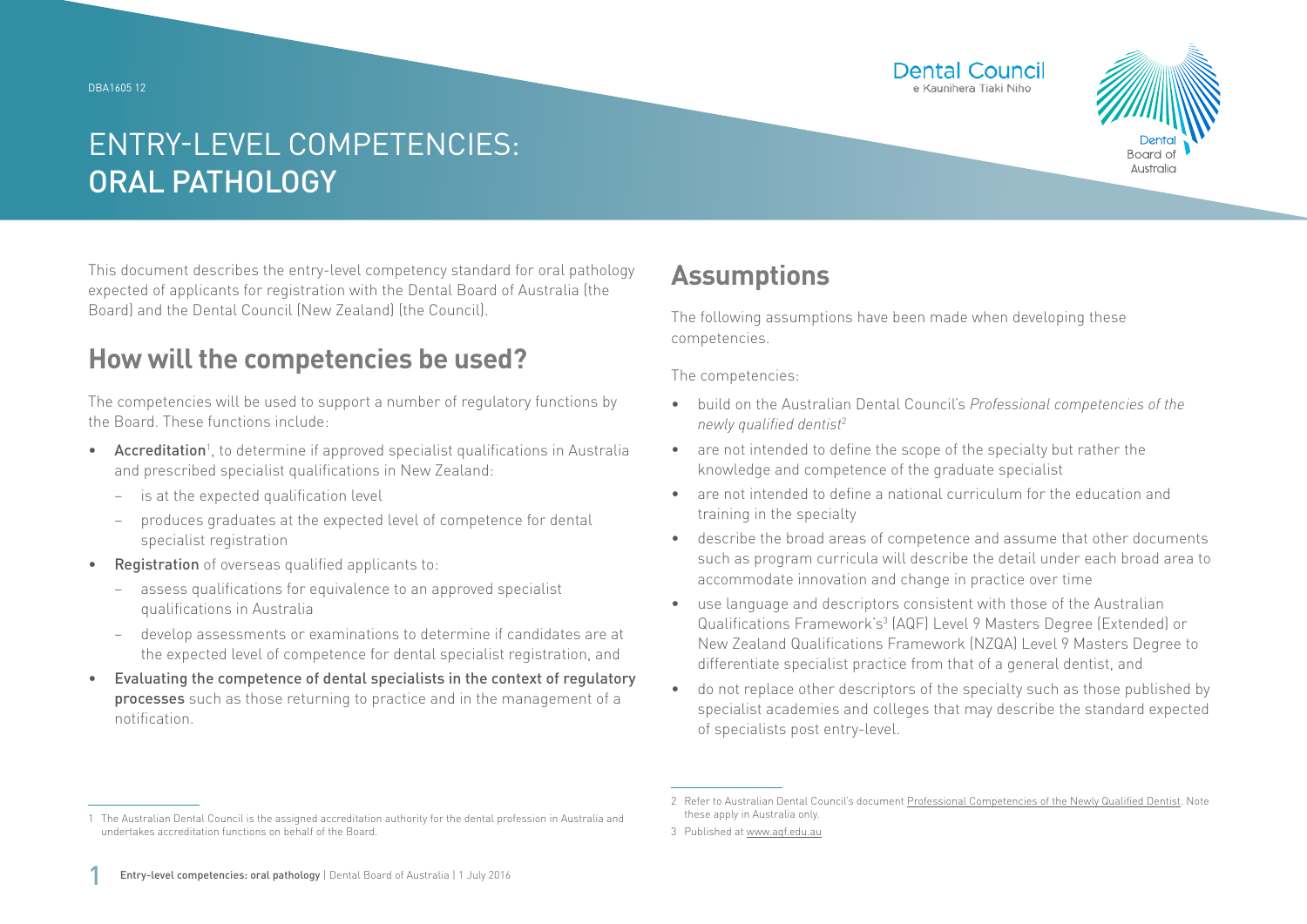### **How to read the competencies**

The competencies should be read:

- with an understanding of how they are to be used, and
- in the context of how they are relevant to the particular specialty this will mean that competencies generic to all specialties may be demonstrated differently in each specialty.

© AUSTRALIAN HEALTH PRACTITIONER REGULATION AGENCY and DENTAL BOARD OF AUSTRALIA, 2016

This publication may be copied, transmitted and distributed for educational or research purposes

## **Definition**

#### **Australia**

Dental Board of Australia *List of approved specialties*<sup>4</sup> .

Oral Pathology is defined as:

*The branch of pathology that deals with the nature of diseases affecting the oral, maxillofacial and adjacent regions.*

#### **New Zealand**

The *Health Practitioners Competence Assurance Act* (the Act) describes a scope of practice as the health service that a practitioner registered in that scope of practice is permitted to perform, subject to any conditions for the time being imposed by the responsible authority.

The Council publishes a scope of practice as a Notice in the New Zealand Gazette under section 11 of the Act.

The scope of practice for Oral Pathology $^5$  is described as:

*Oral pathology specialists practise in the branch of pathology which deals with that nature of diseases affecting the oral, maxillofacial and adjacent regions.*

*Specialist oral pathology is undertaken by a dental practitioner who possesses additional postgraduate, qualifications, training and experience recognised by the Council as appropriate for registration.* 

4 Published at [www.dentalboard.gov.au/Registration-Standards](http://www.dentalboard.gov.au/Registration-Standards.aspx)

<sup>5</sup> Published at [www.dcnz.org.nz/i-practise-in-new-zealand/dentists-and-dental-specialists/scopes-of-practice](http://www.dcnz.org.nz/i-practise-in-new-zealand/dentists-and-dental-specialists/scopes-of-practice)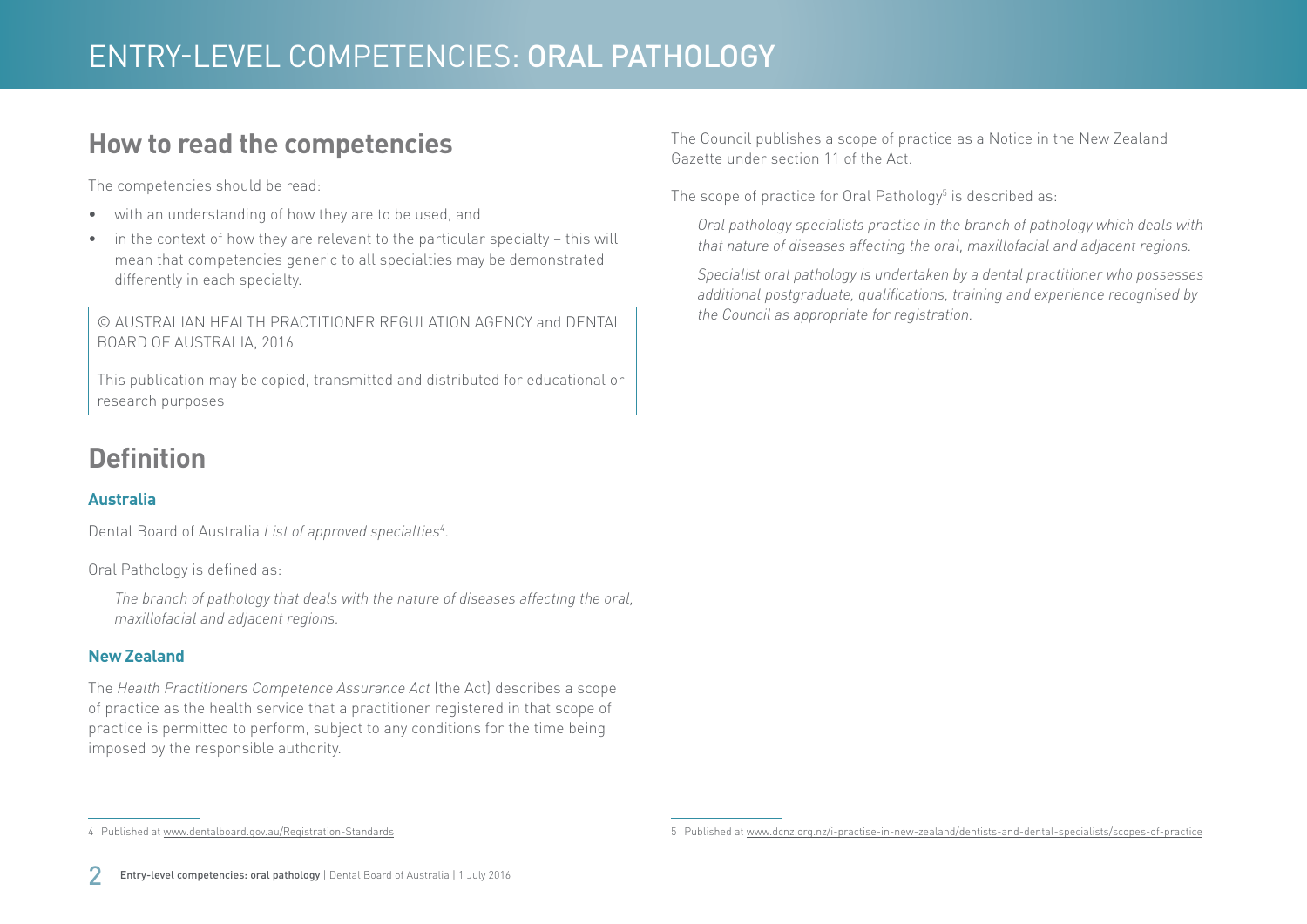| <b>Domain</b>                                                                                                                                                                                                                     | <b>Competencies</b>                                                                                                                                                                                                                                                                                                                                                                                                                                                                                                                                                                                                                                                                                                                                                                                                                                                                                                                                                                                                                                                                                                                                                                                                                                                                                                                     |
|-----------------------------------------------------------------------------------------------------------------------------------------------------------------------------------------------------------------------------------|-----------------------------------------------------------------------------------------------------------------------------------------------------------------------------------------------------------------------------------------------------------------------------------------------------------------------------------------------------------------------------------------------------------------------------------------------------------------------------------------------------------------------------------------------------------------------------------------------------------------------------------------------------------------------------------------------------------------------------------------------------------------------------------------------------------------------------------------------------------------------------------------------------------------------------------------------------------------------------------------------------------------------------------------------------------------------------------------------------------------------------------------------------------------------------------------------------------------------------------------------------------------------------------------------------------------------------------------|
| 1. Professionalism                                                                                                                                                                                                                | Generic                                                                                                                                                                                                                                                                                                                                                                                                                                                                                                                                                                                                                                                                                                                                                                                                                                                                                                                                                                                                                                                                                                                                                                                                                                                                                                                                 |
| On graduation a dental specialist<br>will have the knowledge and<br>skills to demonstrate autonomy,<br>expert judgement, adaptability<br>and responsibility as a<br>practitioner and show leadership<br>in the dental profession. | A graduate specialist is expected to be competent in the following, as relevant to the specialty:<br>recognising the personal limitations and scope of the specialty and knowing when to refer or seek advice appropriately<br>a <sub>x</sub><br>$b$ .<br>practising with personal and professional integrity, honesty and trustworthiness<br>providing patient-centred care, including selecting and prioritising treatment options that are compassionate and respectful of patients' best<br>interests, dignity and choices and which seek to improve community oral health<br>understanding and applying the moral, cultural, ethical principles and legal responsibilities involved in the provision of specialist dental care<br>d.<br>to individual patients, to communities and populations<br>displaying appropriate professional behaviour and communication towards all members of the dental team and referring health practitioner/s<br>е.<br>understanding and applying legislation including that related to record-keeping<br>demonstrating specialist professional growth and development through research and learning<br>q.<br>supporting the professional development and education for all members of the dental and/or health community, and<br>h.<br>demonstrating leadership in the profession.<br>$\mathsf{L}$ |
| 2. Communication and social<br><b>skills</b><br>On graduation a dental specialist<br>will be able to interpret and<br>transmit knowledge, skills and<br>ideas to dental and non-dental<br>audiences.                              | Generic<br>A graduate specialist is expected to be competent in the following, as relevant to the specialty:<br>identifying and understanding a patient's, or their parent's, guardian's or carer's expectations, desires and attitudes when planning and<br>a.<br>delivering specialist treatment<br>communicating effectively with patients, their families, relatives and carers in a manner that takes into account factors such as their age,<br>intellectual development, social and cultural background<br>use of technological and telecommunication aids in planning and delivering specialist treatment<br>C.<br>communicating effectively in all forms of health and legal reporting, and<br>d.<br>interpreting and communicating knowledge, skills and ideas.<br>е.                                                                                                                                                                                                                                                                                                                                                                                                                                                                                                                                                         |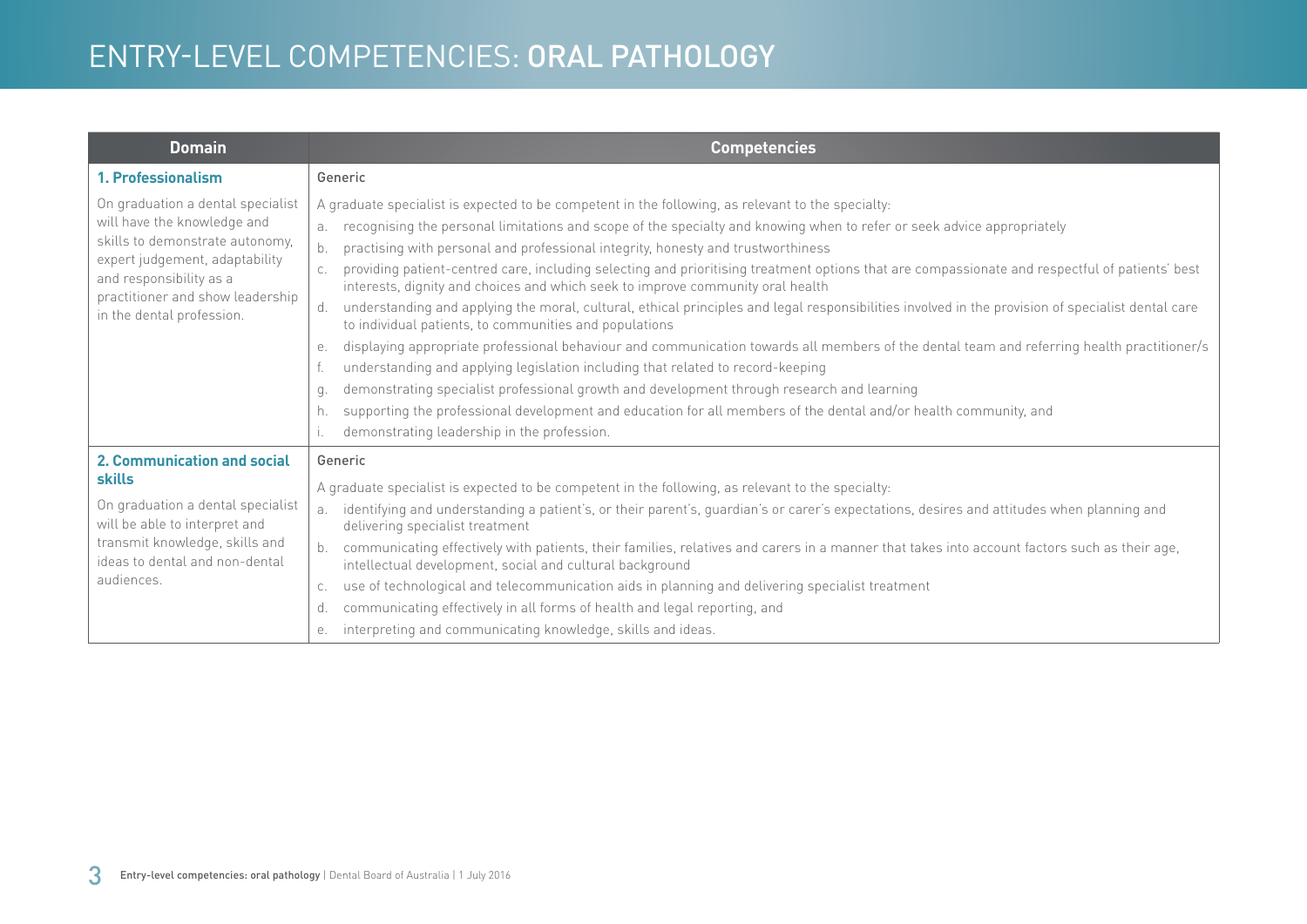| <b>Domain</b>                                                                                                                                                                                                                                                                                                                                                                  | <b>Competencies</b>                                                                                                                                                                                                                                                                                                                                                                                                                                                                                                                                                                                                                                                                                                                                                                                                                                                                                                                                                                                                                                                                                                                                                                                                                                                                                                                                                                                                                                                                                                                                 |
|--------------------------------------------------------------------------------------------------------------------------------------------------------------------------------------------------------------------------------------------------------------------------------------------------------------------------------------------------------------------------------|-----------------------------------------------------------------------------------------------------------------------------------------------------------------------------------------------------------------------------------------------------------------------------------------------------------------------------------------------------------------------------------------------------------------------------------------------------------------------------------------------------------------------------------------------------------------------------------------------------------------------------------------------------------------------------------------------------------------------------------------------------------------------------------------------------------------------------------------------------------------------------------------------------------------------------------------------------------------------------------------------------------------------------------------------------------------------------------------------------------------------------------------------------------------------------------------------------------------------------------------------------------------------------------------------------------------------------------------------------------------------------------------------------------------------------------------------------------------------------------------------------------------------------------------------------|
| 3. Critical thinking                                                                                                                                                                                                                                                                                                                                                           | Generic                                                                                                                                                                                                                                                                                                                                                                                                                                                                                                                                                                                                                                                                                                                                                                                                                                                                                                                                                                                                                                                                                                                                                                                                                                                                                                                                                                                                                                                                                                                                             |
| On graduation a dental specialist<br>will have the expert, specialised<br>cognitive and technical skills in a<br>body of knowledge or practice to<br>independently analyse critically,<br>reflect on and synthesise<br>complex information, problems,<br>concepts and theories and<br>research and apply established<br>theories to a body of knowledge<br>or practice.        | A graduate specialist is expected to be competent in the following, as relevant to the specialty:<br>critically evaluating scientific research and literature, products and techniques to inform evidence-based specialist practice, and<br>a.<br>synthesising complex information, problems, concepts and theories.<br>b.                                                                                                                                                                                                                                                                                                                                                                                                                                                                                                                                                                                                                                                                                                                                                                                                                                                                                                                                                                                                                                                                                                                                                                                                                          |
| <b>4. Scientific and clinical</b><br>knowledge<br>On graduation a dental specialist<br>will have a body of knowledge<br>that includes the extended<br>understanding of recent<br>developments in a discipline<br>and its professional practice, as<br>well as knowledge of research<br>principles and methods<br>applicable to the specialty and<br>its professional practice. | Generic<br>A graduate specialist is expected to be competent in the following areas of knowledge, as relevant to the specialty:<br>historical and contemporary literature<br>а.<br>the scientific basis of dentistry including the relevant biological, medical and psychosocial sciences<br>b.<br>development, anatomy, physiology and pathology of hard and soft tissues of the head and neck<br>C.<br>the range of investigative, technical and clinical procedures, and<br>d.<br>management and treatment planning with multidisciplinary engagement for complex cases, including compromised patients.<br>е.<br>Specific<br>A graduate specialist is expected to be competent in the following areas of knowledge, as relevant to the specialty:<br>general pathology and basic pathological sciences<br>a.<br>embryology and genetic factors affecting the oral and maxillofacial region (and adjacent structures)<br>b.<br>macroscopic and histological features of the oral and maxillofacial region (and adjacent structures) in normal tissues and in pathology<br>C.<br>the relationship of pathology in the oral and maxillofacial region (and adjacent structures) to the general health of the patient<br>d.<br>oral and maxillofacial manifestations of systemic disease<br>е.<br>oral and maxillofacial oncology, and<br>understanding the functions of a pathologist in the laboratory including specimen accession, management and processing as well as quality<br>q.<br>assurance and occupational health and safety processes. |